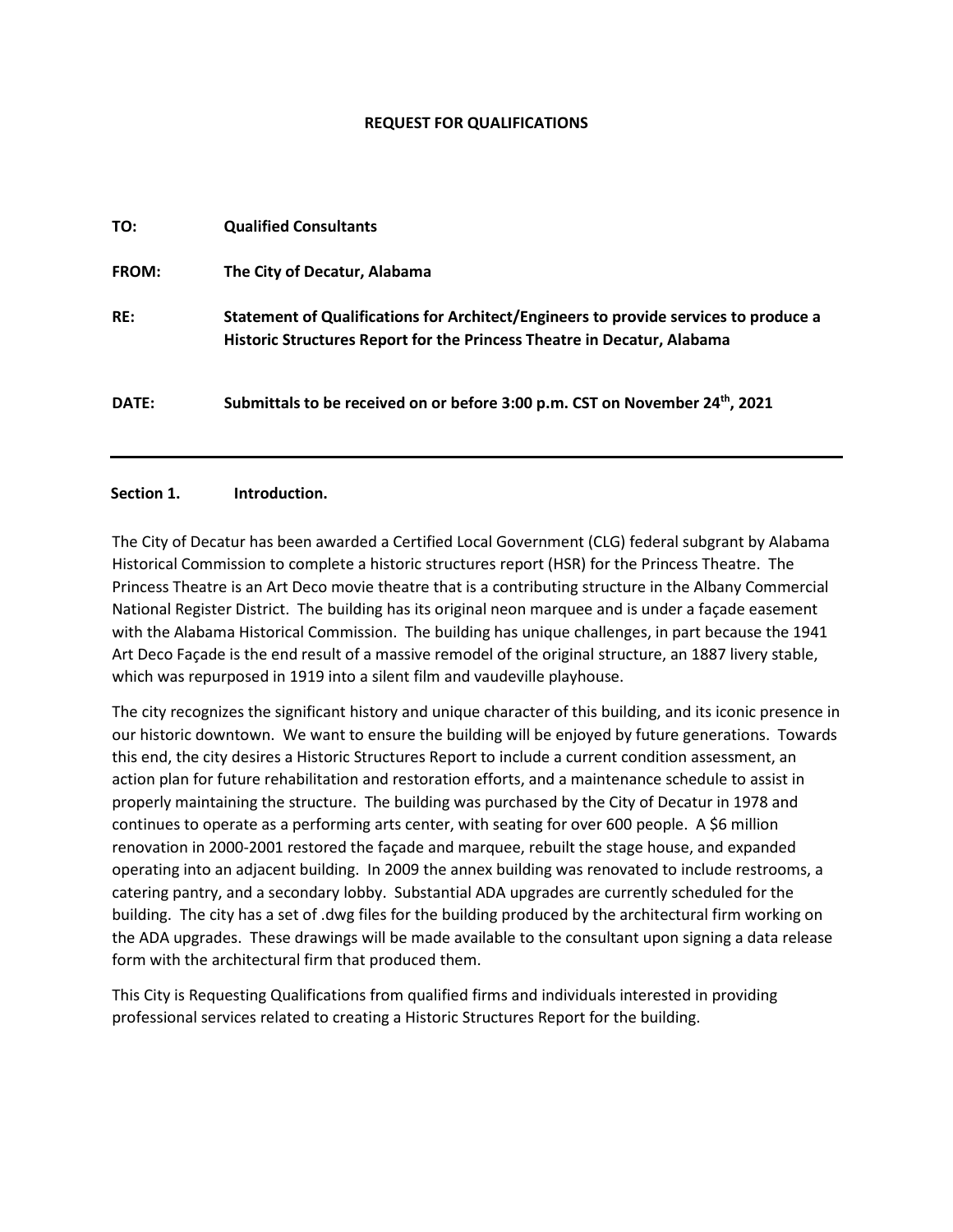### **Section 2. Scope of Services.**

Historic Structures Report (referred to as HSR from here on): The HSR is expected to contain the elements below:

Introductory information, historic overview, setting/environmental/function context, architectural overview, conditions assessment report, room descriptions, summary description and evaluation of the structures' building systems, summary building code issues evaluation, recommendations for preservation, rehabilitation, restoration or reconstruction treatments for materials and finishes, site plans, as built floor plans, elevations, photographs, historic maps and photographs.

## **Section 3. Schedule:**

The consultant's work is scheduled to begin on or about January  $1<sup>st</sup>$  2021, and to be completed by August 1, 2022.

## **Section 4. Submittal Format:**

All responses to this RFQ shall, at a minimum, include the following:

Scope of services and approach and methodology for accomplishing the scope of services

Firm's expertise, including samples of recent HSRs completed by the firm

Names and resumes of key personnel to be involved in the project. Project team members need to meet 36 CFR Part 61 "Professional Qualifications Standards" of the Secretary of the Interior Standards. Submittals for each team member should include a resume, description of experience, references, samples of work, and project approach.

References from three recent clients who have employed the firm for similar projects

**The city will evaluate the proposals based on the criteria listed below:**

**Relevant professional and educational qualifications of the project staff (25)**

**Prior experience with Historic Structures Reports, a copy of at least one HSR for another project (digital format is fine) should be submitted for review. (30)**

**Prior experience with CLG grants/AHC grants and/or Federal Rehabilitation Tax Credit projects (30)**

**References (15)**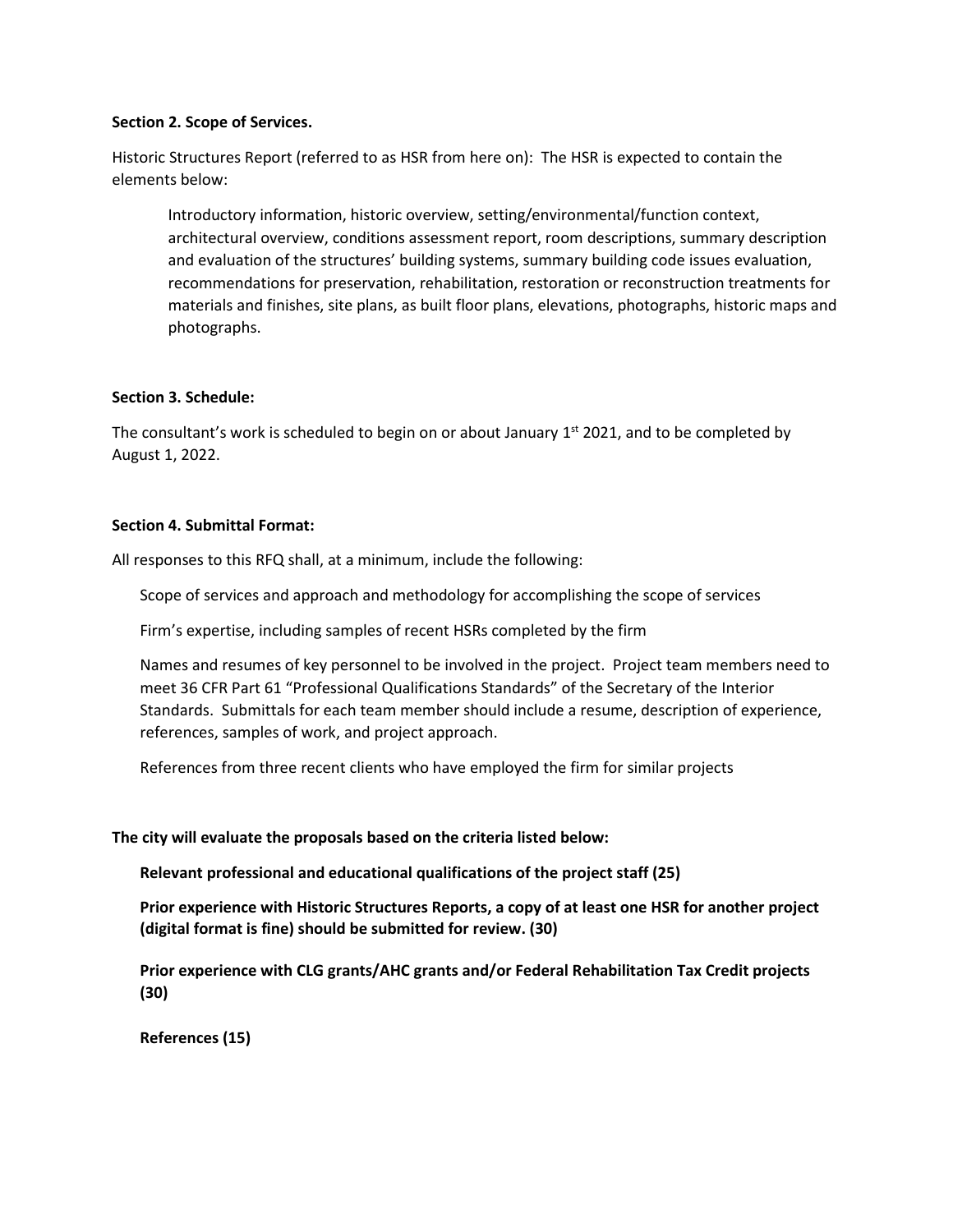Please include a statement as to potential general conflicts of interest that would prevent the City from entering into an agreement with you pursuant to this RFQ. If none exists, such a statement should be made.

The City reserves the right to reject any proposal and to interview a consultant or multiple consultants as it sees fit. There is no guarantee that a contract award will be made pursuant to this RFQ. This RFQ may be modified or amended at any time and for any reason in the discretion of the City. Should interviews be required, the selected consultant or consultants will be notified of their interview time, and the interview may be conducted at the Decatur City Hall or over the phone, as determined by the City. All submittals will be evaluated by the city's Historic Preservation Commission, and the award will formally be made by city council.

Any questions by the consultant related to this RFQ should be directed to Caroline Swope M.S.H.P., Ph.D., Historic Preservation Specialist, by calling 256-476-7520 or emailing [cswope@decatur-al.gov](mailto:cswope@decatur-al.gov)

Submittals may be mailed to:

Caroline Swope, M.S.H.P., Ph.D City of Decatur Community Development P.O. Box 488 Decatur, AL 35602-0488

Or emailed to

[cswope@decatur-al.gov](mailto:cswope@decatur-al.gov)

# **Contracting Requirements**

The selected consultant must meet all contracting requirements for the execution of contracts with a public entity in the State of Alabama utilizing funds from local, state, and federal governmental sources. These include, but may not be limited, to the following:

- a. Debarment/Suspension: Consultant may not be debarred or suspended from conducting business with local, state or federal government. Individual and/or firm debarment and suspension status will be verified prior to contract.
- b. Beason-Hammon Contracting Clause and Certification: Executed contracts must contain the following language: "By signing this contract, grant, or other agreement, the contracting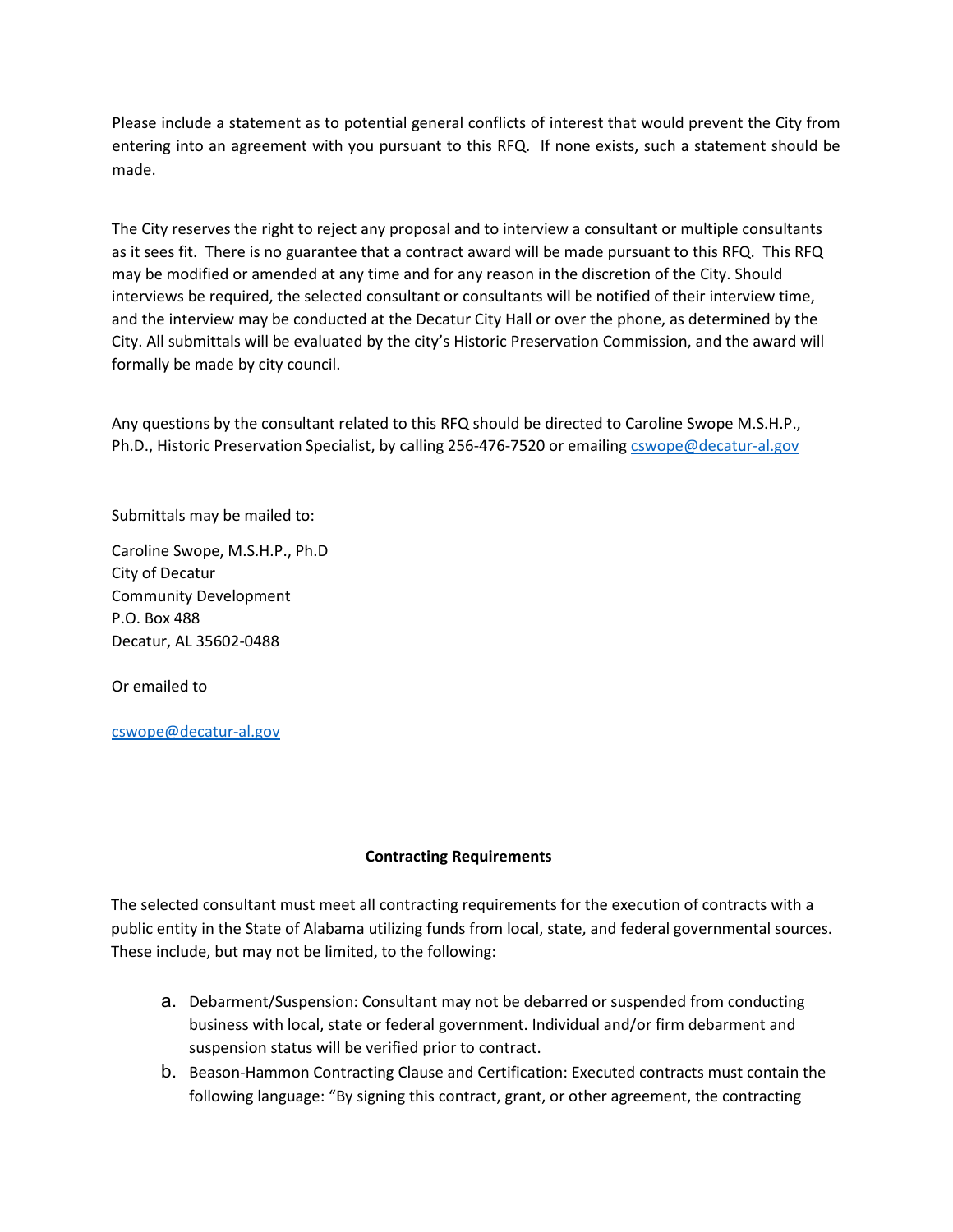parties affirm, for the duration of the agreement, that they will not violate federal immigration law or knowingly employ, hire for employment, or continue to employ an unauthorized alien within the State of Alabama. Furthermore, a contracting party found to be in violation of this provision shall be deemed in breach of the agreement and shall be responsible for all damages resulting therefrom." Consultant will be required to complete and submit a Beason-Hammon Certificate of Compliance prior to selection.

- c. Termination for Cause/Convenience: the following language shall be part of any contract:
	- a. In the event that any of the provisions of this Contract are violated by the Consultant, or by any of his Subconsultants, the Owner may serve written notice upon the Consultant and Surety of its intention to terminate the Contract, such notices to contain the reasons for such intention to terminate the Contract, and unless within ten (10) days after the serving of such notice upon the Consultant, such violation or delay shall cease and satisfactory arrangement of correction be made, the Contract shall, upon the expiration of said ten (10) days, cease and terminate. In the event of any such termination, the Owner shall immediately serve notice thereof upon the Surety and the Consultant and the Surety shall have the right to take over and perform the Contract; provided, however, that if the Surety does not commence performance thereof within ten (10) days from the date of the mailing to such Surety of notice of termination, the Owner may take over the work and prosecute the same to completion by contract or by force account for the account and at the expense of the Consultant and the Consultant and his Surety shall be liable to the Owner for any excess cost occasioned by the Owner thereby, and in such event the Owner may take possession of and utilize in completing the work, such materials, appliances and plant as may be on the site of the work and necessary therefore.
	- b. The Owner may terminate this contract at any time by giving at least ten (10) days notice in writing to the Consultant. If the contract is terminated by the Owner as provided herein, the Consultant will be paid for the time provided and expenses incurred up to the termination date.
- d. Federal regulations:

Grant awards from AHC are made with federal funds received from the Department of the Interior. Because the grant dollars are federal in origin, grant recipients and consultants must comply with applicable federal regulations regarding the use and administration of federal funds.

Code of Federal Regulations. The following Federal regulations are incorporated by reference into this Agreement (full text can be found at [http://www.ecfr.gov:](http://www.ecfr.gov/))

a) Administrative Requirements: *2 CFR, Part 200 – Uniform Administrative Requirements, Cost Principles, and Audit Requirements for Federal Awards, in its entirety;*

b) Determination of Allowable Costs: *2 CFR, Part 200 – Uniform Administrative Requirements, Cost Principles, and Audit*